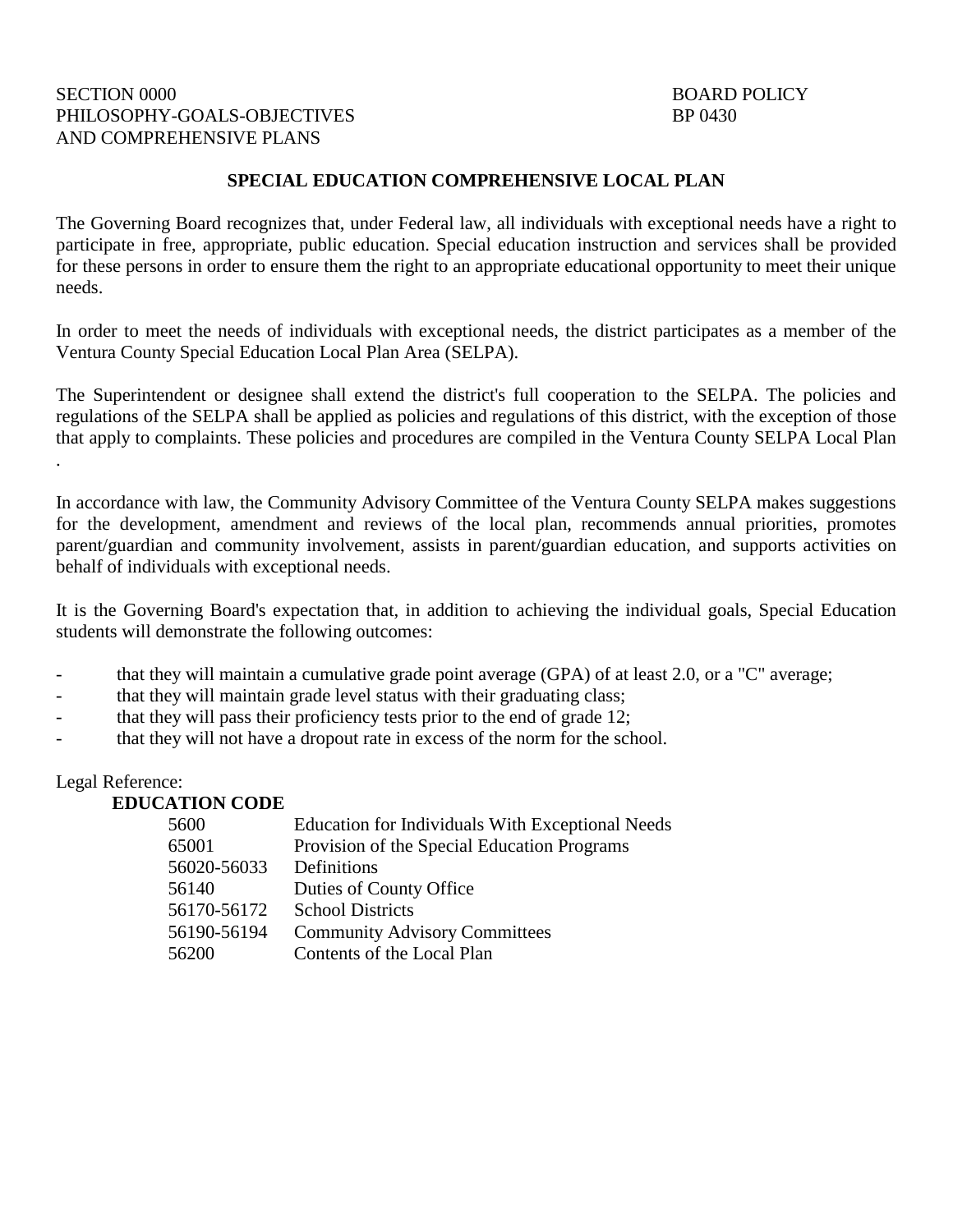## **SPECIAL EDUCATION COMPREHENSIVE LOCAL PLAN - BP 0430 (CONT.) Page 2**

| 56210-56218 | Local Plan Areas With Small or Sparse Populations                |
|-------------|------------------------------------------------------------------|
| 56220       | <b>Written Agreements</b>                                        |
| 56221       | Adoption of Policies For Programs and Services                   |
| 56240-56244 | Staff development                                                |
| 56300-56381 | Identification and Referral, Assessment, Instructional Planning, |
|             | Implementation, and Review                                       |
| 56440-56449 | Program for Individuals Between the Ages of Three and Five Years |
| 56500-56507 | Procedural Safeguards, Including Due Process Rights              |
| 56600-56606 | Evaluation, Audits and Information                               |
|             |                                                                  |

## **CODE OF REGULATIONS, TITLE 5**

| 3000-3082 | Regulations Governing Special Education (In General), Especially |
|-----------|------------------------------------------------------------------|
| 3000      | Scope of Regulations                                             |
| 3021-3028 | Identification, Referral, and Assessment                         |
| 3040-3043 | Instructional Planning and Individualized Education Program      |
| 3051-3054 | <b>Implementation (Program Components)</b>                       |
| 3061-3069 | Nonpublic, Nonsectarian School and Agency Services               |
| 3080      | Application of Section 4600-4671                                 |
| 3082      | Due Process Hearing Procedures                                   |
| 4600-4671 | <b>Uniform Complaint Procedures</b>                              |
|           |                                                                  |

#### **UNITED STATES CODE, TITLE 20**

1400 et seq. Individuals with Disabilities Education Act

#### **UNITED STATES CODE, TITLE 29**

701 et seq. Rehabilitation Act of 1973

# **CODE OF FEDERAL REGULATIONS, TITLE 34**

99.10-99.22 Inspection, Review and Procedures For Amending Education Records 300.500-300.514 Due Procedures for Parents and Children

# **MANAGEMENT RESOURCES:**

#### **CDE LEGAL ADVISORIES**

| 0101.91  | <b>Interagency Coordination Enforcement</b>                                 |
|----------|-----------------------------------------------------------------------------|
| 16271.09 | SCHOOL-BASED PROGRAM COORDINATION ACT, PAC: 89/90-15                        |
| 0903.91  | Low Incidence Funding Update, FY 1991-92                                    |
| 1107-89  | Implementation of New Procedures for Noncompliance, CCPMD: 89/90-4          |
| 1204.89  | Special Education - Occupational Therapy and Physical Therapy, SPB: 89/90-5 |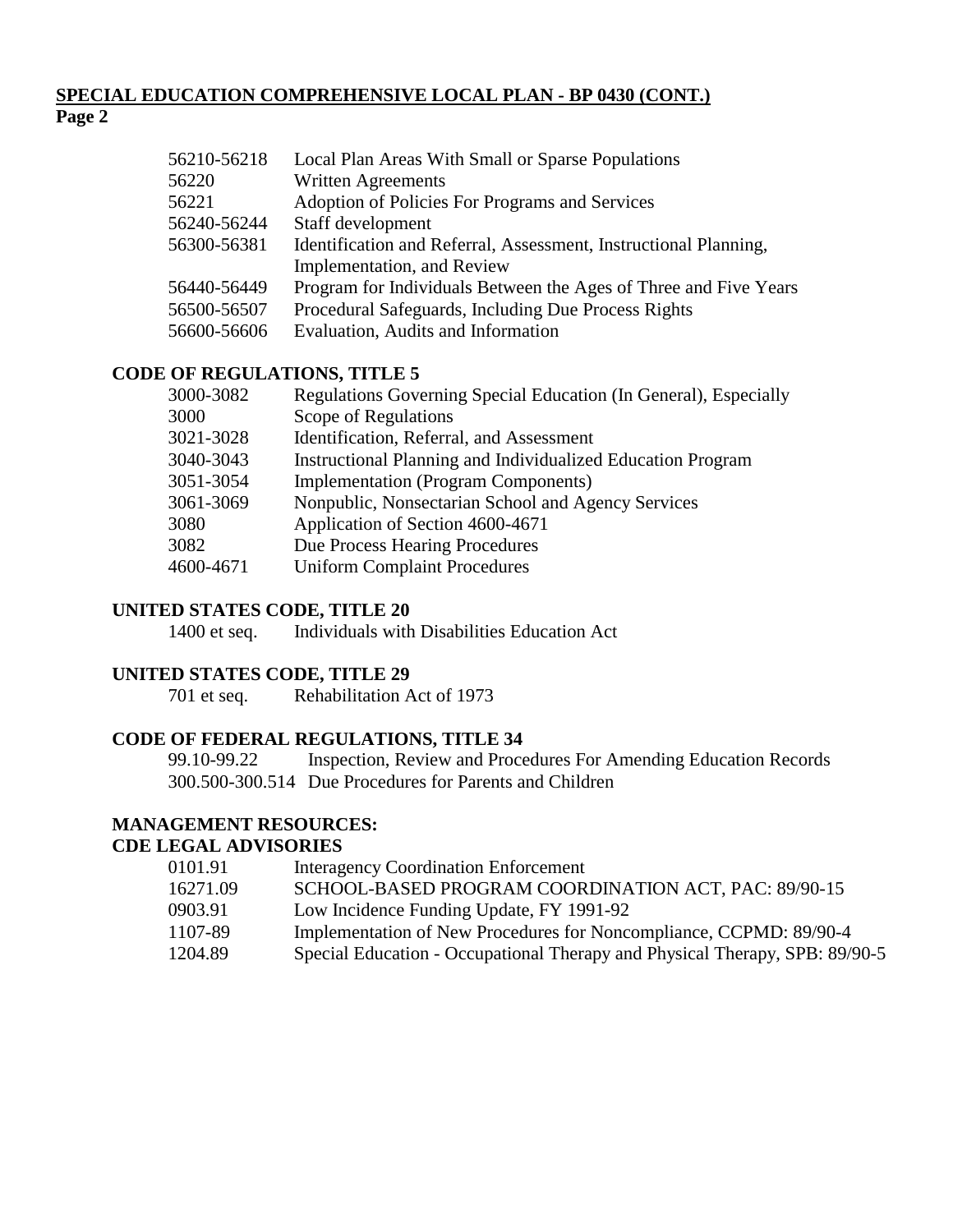## **SPECIAL EDUCATION COMPREHENSIVE LOCAL PLAN - BP 0430 (CONT.) Page 3**

# **Board Policy References**

| <b>Individualized Education Programs</b>             |
|------------------------------------------------------|
| Procedural Safeguards and Complaints                 |
| NonPublic NonSectarian School and Agency Services    |
| <b>Appointment of Surrogate Parent</b>               |
| Identification of Individuals with Exceptional Needs |
|                                                      |

ADOPTED: 10/26/77; Rev. 11/12/86, 3/14/91 REVISION/REDESIGNATION: 8/25/93 (BP 113 - Special Education) REVISION: 4/27/94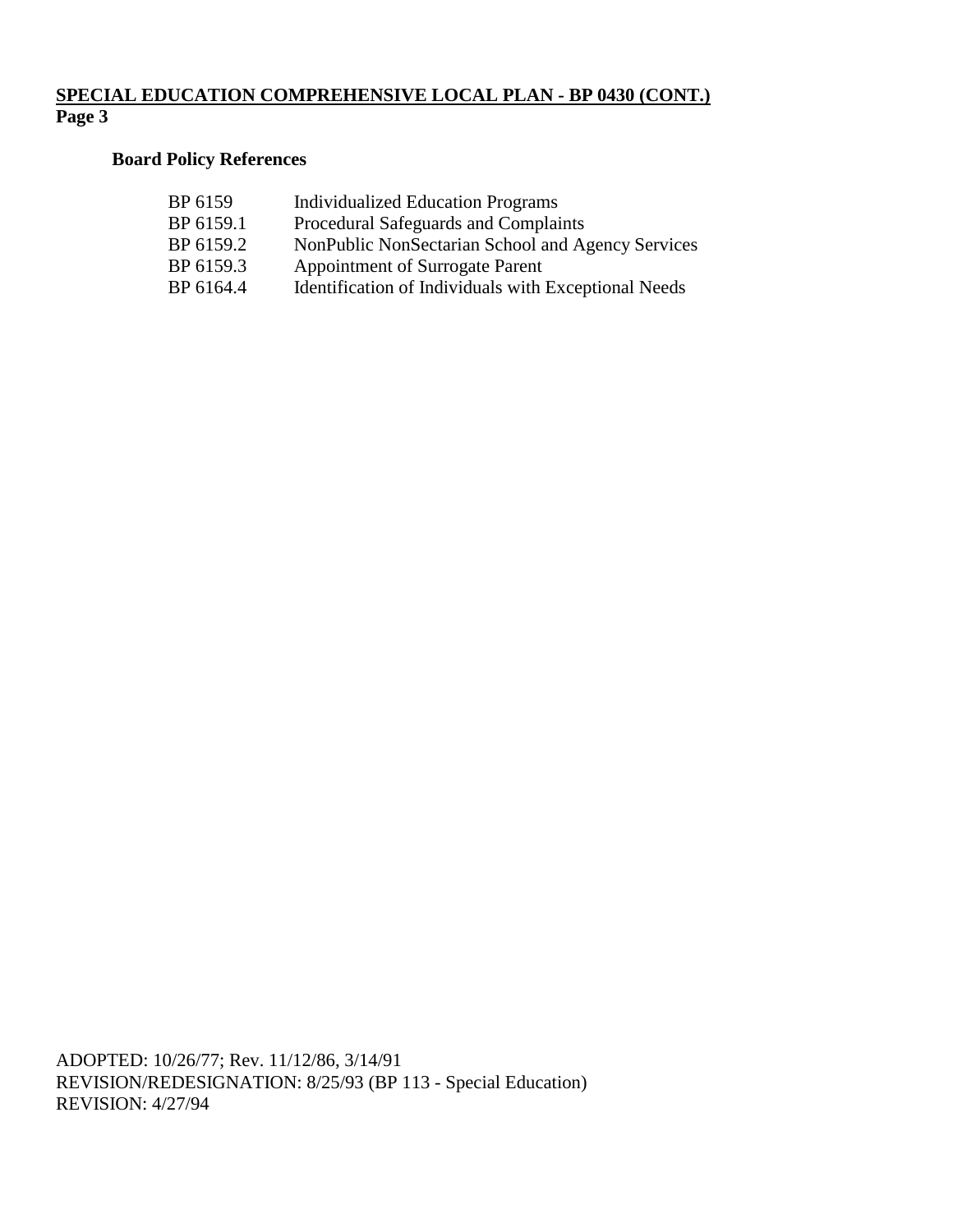## SECTION 0000 SECTION 0000 PHILOSOPHY-GOALS-OBJECTIVES AP 0430 COMPREHENSIVE PLANS

#### **COMPREHENSIVE LOCAL PLAN FOR SPECIAL EDUCATION**

The Superintendent and/or designee will ensure district compliance with Federal and State laws and regulations for special education. Further, the District will operate in accordance with the Ventura County Special Education Local Plan (SELPA).

The district will provide parent representation to the Ventura County SELPA Community Advisory Committee.

## THE INDIVIDUALIZED EDUCATION PROGRAM (I.E.P.) PROCESS

#### Referrals

Students may be referred for assessment for special education services by parents, staff or agencies. Though requests for special education can be made any time by anyone, such referrals should not occur until the full resources of general education have been considered and where appropriate utilized (Ed Code 56303). Referrals may be made directly for special education upon parent request. However, it is recommended that potential referrals be presented to a Student Study Team (SST) to consider all options before a referral to special education. The District will actively identify those students appropriate for and in need of special education services.

Special education referrals from the Student Study Team (SST) or parents should be made in writing to the site psychologist. Once a written referral to special education is made, the psychologist will develop an assessment plan and submit it to the parent/guardian for signature within fifteen 115) days of receipt of a written referral. Parent Rights for Special Education will be given to the parent/guardian with the assessment plan. The parent will have at least fifteen (15) days to consider the assessment plan. Should the parent not respond to the assessment plan within fifteen (15) days, the psychologist will call the parent/guardian to determine the parent/guardian's intent. If no parent/guardian response is given within thirty (30) days after the issuance of the assessment plan, then the psychologist will notify the parent in writing that if the plan is not signed and returned within an additional ten (10) days, he/she will assume that the parent/guardian does not wish to continue the referral/assessment process and will discontinue the special education referral. The parent may make another special education referral request at a future date.

#### Assessment

After receipt of a signed assessment plan, the psychologist, assigned teacher/case carrier and the I.E.P. Administrator will insure that the assessments identified on the assessment plan are conducted, a multidisciplinary report of the findings is written,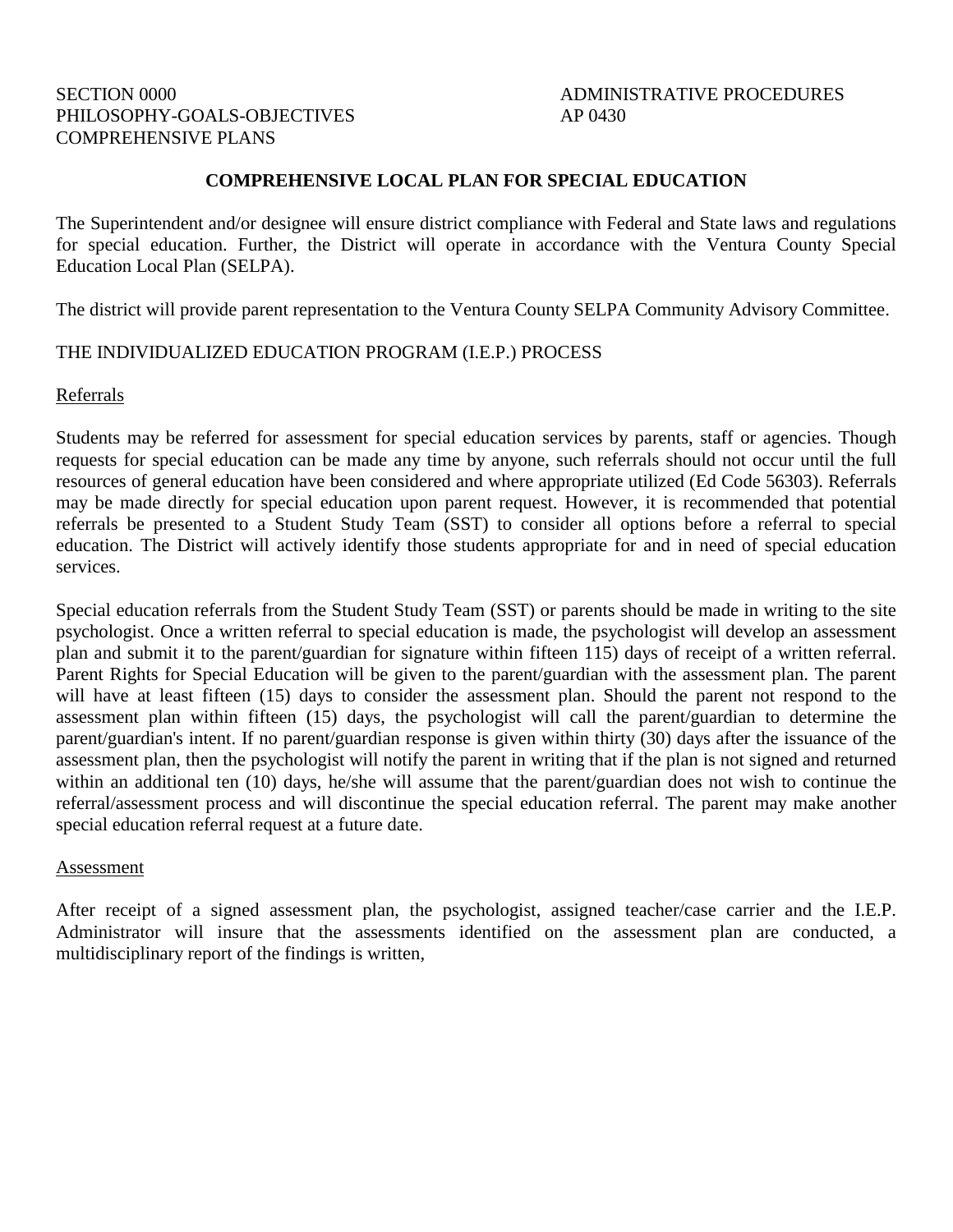and an Individualized Education Program Team (IEPT) meeting is conducted within fifty (50) calendar days from the receipt of the parent's signed consent for the assessment (Ed Code 56344). The days in July and August are not counted in the fifty (50) day timeline.

Black students will not be given intelligence tests for special education pursuant to Court decisions (Honig vs. Doe). Intelligence test information for black students that come from other districts will not be used and will be sealed in a separate envelope and placed in the student's file. A notice will be placed on the envelope to explain the documents that are contained in the envelope. A letter of notification will be sent to the parents about the sealed records. This data will not be used by special education staff. Parents may request access to this data.

# Psychoeducational Reports

Typed Psychoeducational reports will be placed in the student's file within three weeks of the IEPT meeting. Each site will develop a process to complete this task.

# I.E.P. Meetings:

The District Individual Education Program (I.E.P.) process is outlined below.

- I. Terms:
	- 1. An I.E.P. is the Individualized Education Program developed for students that have met the stated SELPA eligibility criteria for special education student services.
	- 2. I.E.P. Team includes, at a minimum, a teacher knowledgeable of the student and programs considered, administrator, and a parent. Other people may be included as appropriate. This team of people determines the following special education issues.
		- − Special education eligibility
		- − Student goals & objectives for the special education program component
		- − Special education program placement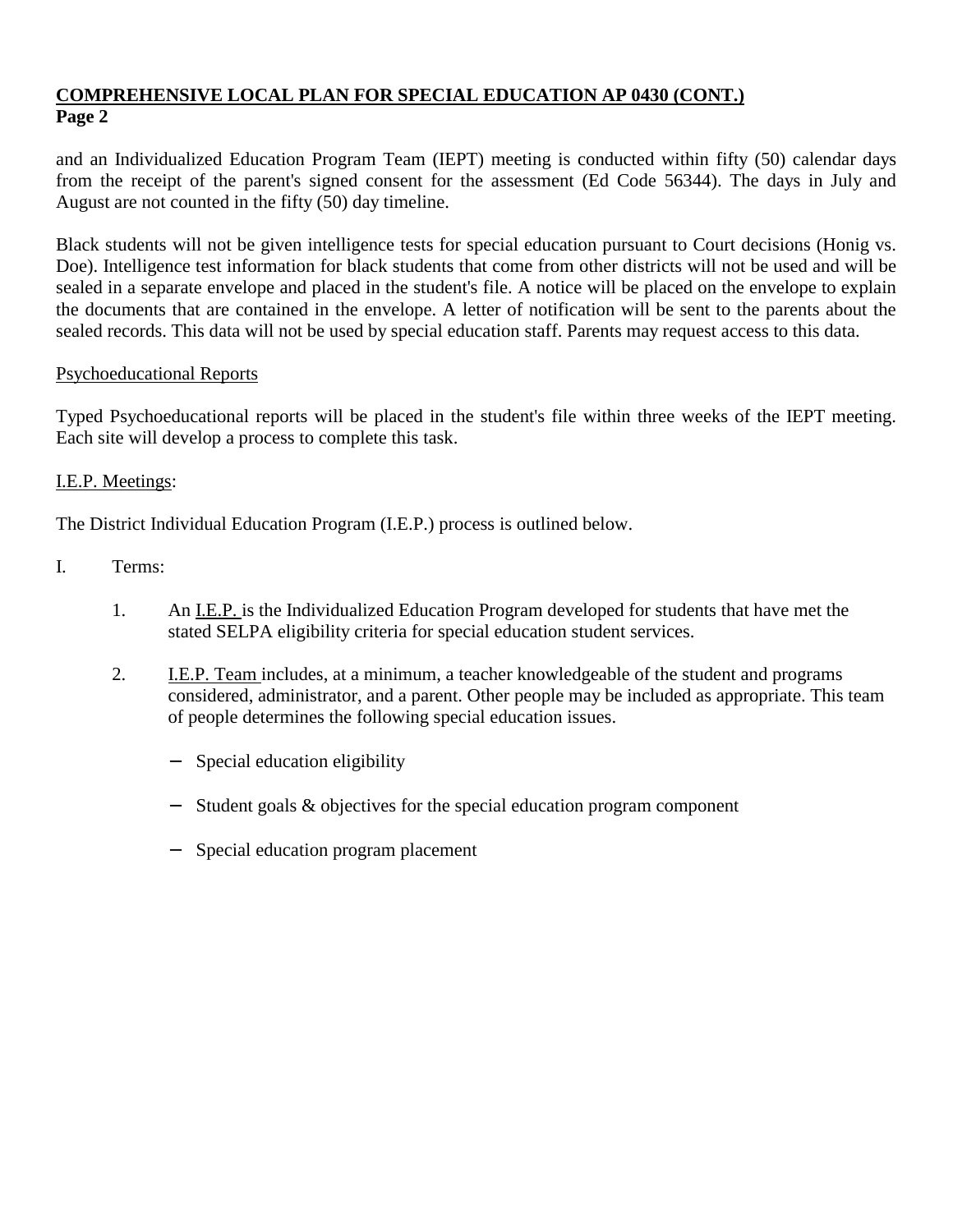## II. Types of I.E.P. Meetings:

- 1. An Initial I.E.P. meeting considers a student referred for special education eligibility. Psychologist and teacher evaluations conducted during the referral process are presented at the meeting. If the student is found eligible for special education, appropriate goals, objectives and placement in special education are determined.
- 2. An *Annual review* meeting reviews the student's current special education program goals and program placement. An annual review must be conducted within a year of the last I.E.P.
- 3. A Three year review meeting,, is conducted every three years to re-evaluate the student's special education eligibility, program goals and program placement. The psychologist, nurse, and teacher assess the student before this meeting and present their findings at the meeting to assist in the I.E.P. process.
- 4. A 30-Day Transfer I.E.P. meeting occurs when a special .education student comes from another district outside the SELPA. A transfer student must be placed in the comparable type of program that is offered by the District as is stated on their current LE.P unless a new I.E.P. is written. This placement will occur as soon as possible. Within 30 days, an I.E.P. meeting must be held to verify or adjust that placement as appropriate. This may require a psychoeducational evaluation  $(56325(a))$ . I.E.P.s written within the SELPA can be implemented as written.
- 5. An Expanded I.E.P. meeting involves a public agency representative, such as, Mental Health or Regional Center as part of the team.

# I.E.P. Preparation

Staff will make the necessary preparation to make the I.E.P. an efficient and productive meeting. Toward this end, the student's case carrier will prepare the present levels of functioning page of the new I.E.P. for annual reviews. This page can be modified at the I.E.P. Team meeting. The responsible psychologist will complete this page for all initial and three year reviews. The case carrier will note on the current I.E.P. whether the goals were met or not. The case carrier will come to the I.E.P. meeting with new suggested goals and objectives written on the appropriate I.E.P. form. These suggested goals may be amended in any way by the I.E.P. Team at the meeting.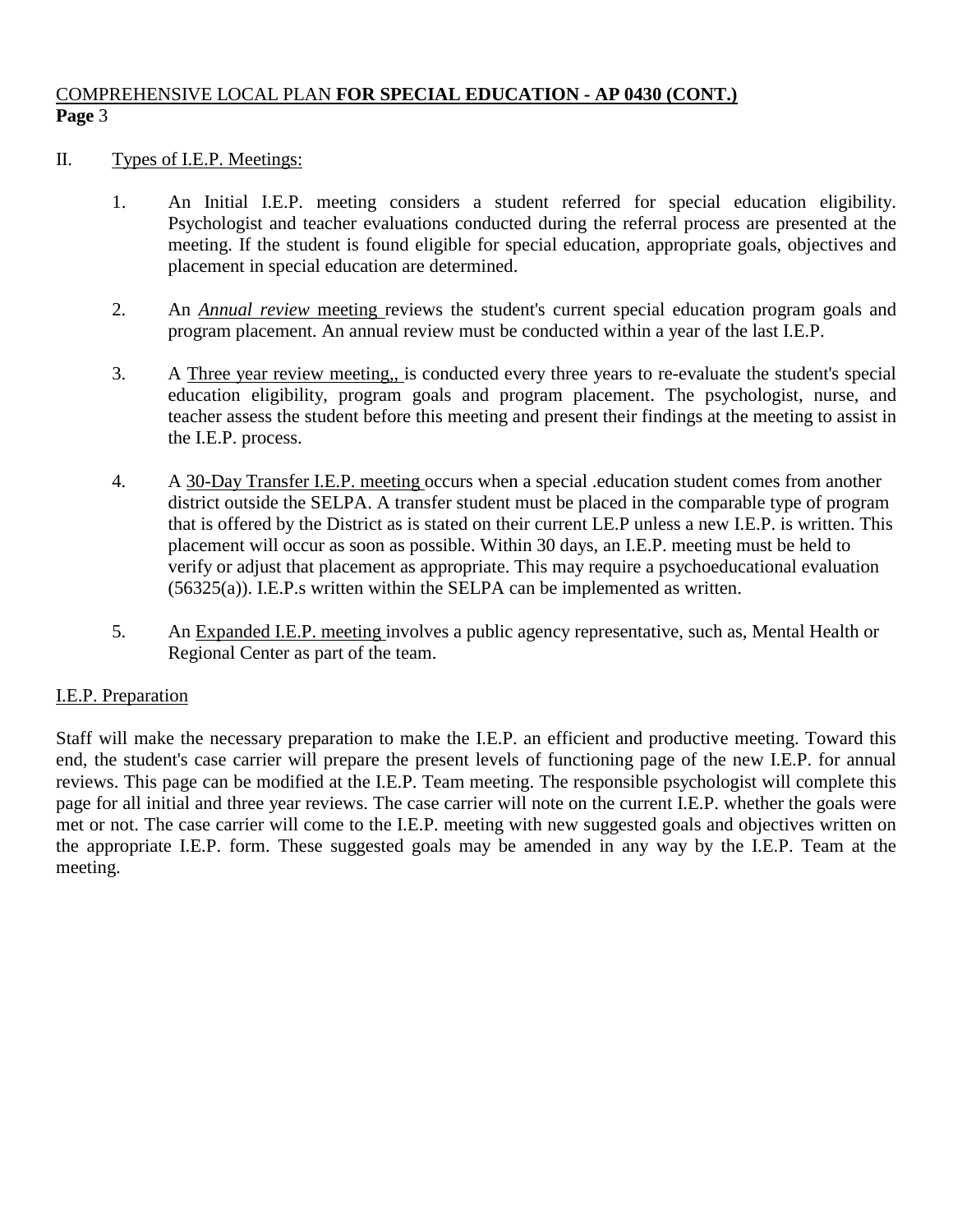# I.E.P. Meeting Agenda

The following is a suggested I.E.P. meeting agenda.

- I. State the purpose of the I.E.P. meeting and introduce the people in attendance. Make sure that the parents/guardians receive their Parent Rights.
- II. Present any assessment reports and review the student's current level of functioning in all special education identified areas..
- III. Determine eligibility for special education.
- IV. Develop goals and objectives for special education. Include in these goals vocational goals and a transition plan.
- V. Identify the appropriate special education program placement, and services.
- VI. Review the I.E.P. with the parent and request parent initials and signature on the I.E.P. document in the appropriate areas.
- VII. All other people in attendance sign the I.E.P.
- VIII. Distribute I.E.P. copies to the parent, case carrier and the student file (original), then close the meeting.

#### I.E.P. Meeting Translation

For all bilingual or monolingual non-English speaking parents a translator from the site will translate the I.E.P. meeting into the parent's native language during the meeting unless the parent states that this is not necessary. The site will provide these translators at the I.E.P. meetings whenever necessary.

#### I.E.P. Document Translations

Parents who are bilingual will be offered a translation of the I.E.P. in their preferred language. If they wish a translation, that translation can be done with site resources or sent to the Director of Special Education for translation*.*

#### I.E.P. Transition Plans

A Transition Plan is past of the I.E.P. It is a student's plans (goals) which target student, parent, agency, and school activities which lead toward meaningful employment and a quality adult life transition for the student with disabilities after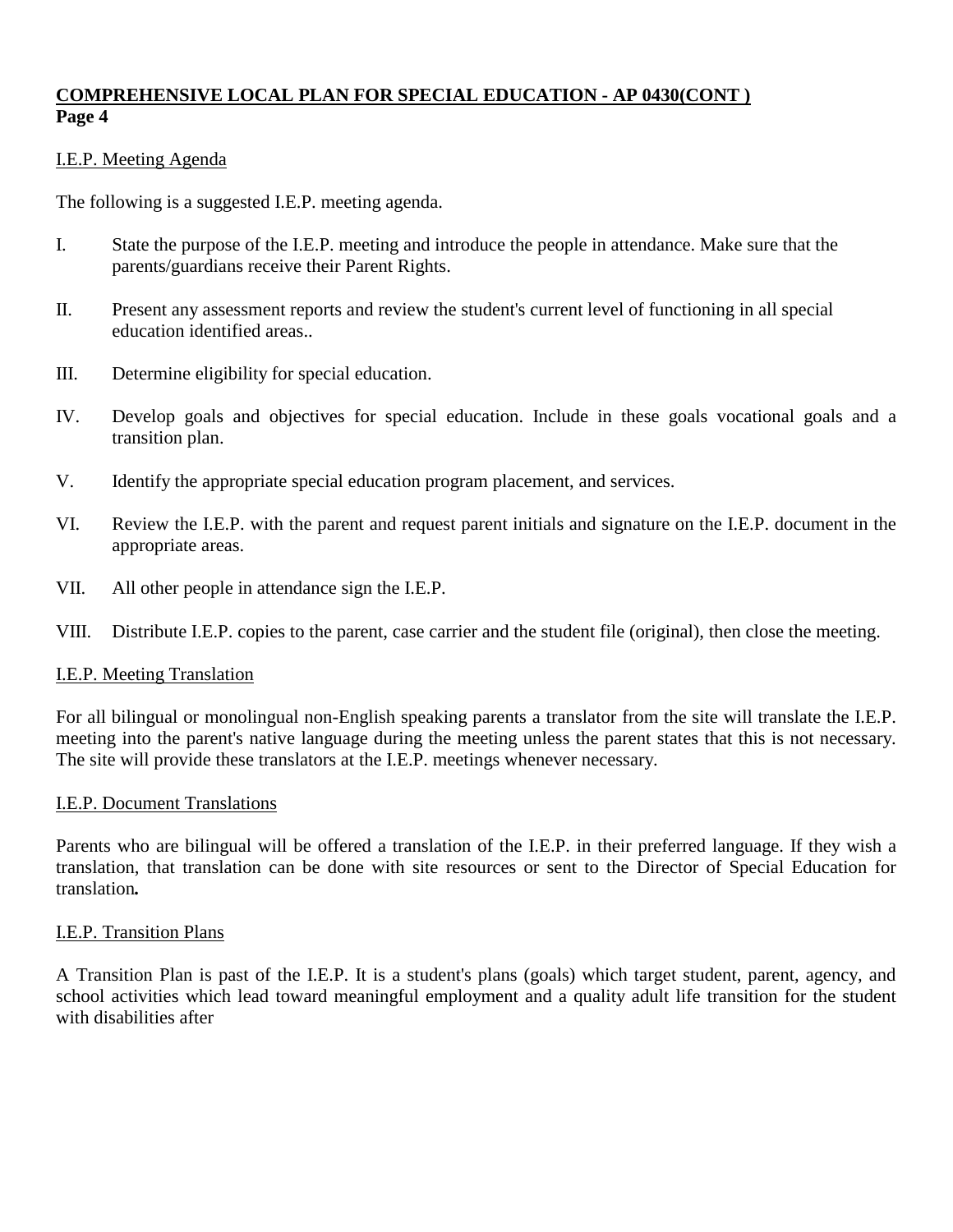graduation. At age 16, and annually thereafter, a transition statement (or goal) is in the I.E.P. For students age 14-16, a goal should be used whenever deemed appropriate by the I.E.P. team. Developing the goals and objectives should involve teachers, student, family members and agency representatives. Potential referral agencies will be invited to I.E.P.s when such agencies' services may be discussed, this may include colleges, community colleges, Regional Center, Department of Rehabilitation, Area Board, Mental Health or community service agencies. Before such agencies are invited, the parent must give their permission for attendance.

A student's transition plan shall be written on the goals and objectives page of the I.E.P. and may include vocational, social, financial, self help, community, living, career and adaptive behavior goals.

## Behavior Intervention Plans

Behavior Intervention Plans will be developed and implemented in accordance with the SELPA Guidelines and will be included in the I.E.P.

## RECORDS

## I.E.P. Files

The Assistant Principal assigned to supervise the special education department is the official keeper of records. Each site will have a locked cabinet for the storage of special education student files. This cabinet will be locked and secured for confidentiality. A list of the personnel by position who are allowed access to the files will be posted on this cabinet. The list will include the special education teachers, and specialists at the site, nurse, site administrators, the Director of Special Education and other site school personnel as required. All personnel assigned access to the files will be trained on the required confidentiality of the records. All special education records will be maintained in accordance with district policy as mandatory interim pupil records. Refer to the District's Policy on Student Records for details. Each special education student will have a special education folder. All of these folders will be kept in the same cabinet. All the original special education documents will be placed in the official special education student file for that student. A log of personnel accessing the file shall be maintained in the front of each special education file. All special education records are confidential and may not be released without parent permission except for educators currently working with the student.

#### Special Education Data Form

The student's case carrier/teacher will complete a Special Education Data Form immediately after every I.E.P. meeting and immediately submits this form to the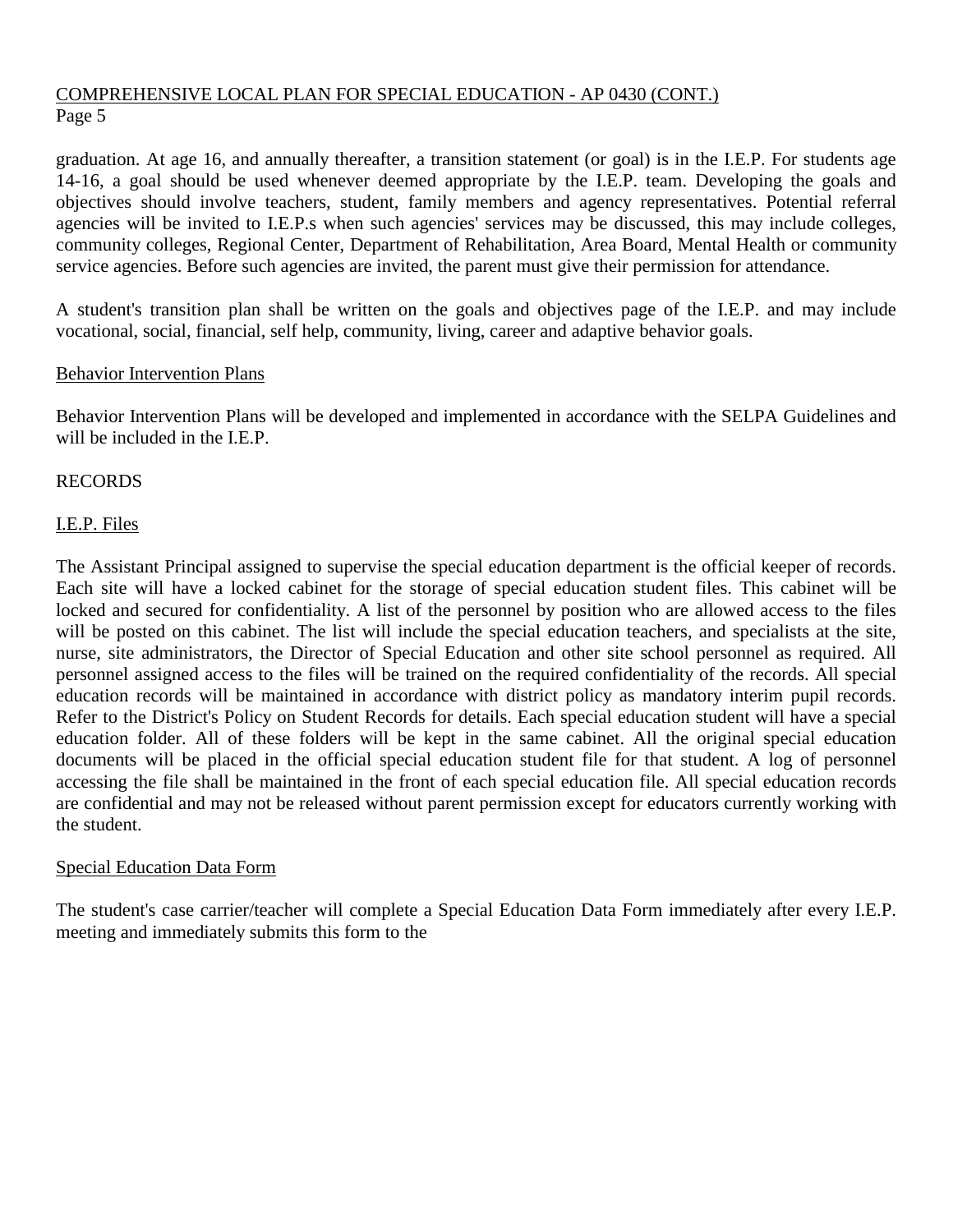Electronic Data Processing Operator at the site for entry. The site special education department may develop an alternative process to ensure rapid data entry upon approval of the site Principal and Director of Special Education.

# **REFERRAL PROCESS TO ALTERNATIVE SCHOOL SITES**

## Alternative Schools

The following processes are to be used for special education referrals to:

Frontier High School Teen Parent Program Puente Program District-wide Independent Study Program

The special education alternative program referral process will be conducted in a similar manner as the regular alternative referral process. The comprehensive school site will hold an SST meeting. The .comprehensive school site will invite a representative of the alternative site being considered to the Student Study Team (SST). The alternative site representatives) will be notified the week before an SST meeting is to be held and will be briefed on the student's situation. SST meetings for special education students will not be conducted unless there is an immediate opening available at the alternative program. A schedule of potential SST meeting for each site will be developed at the start of the school year. Parent agreement at the SST meeting is needed for the transfer to an alternative program. An addendum or new I.E.P. will be developed right after the SST meeting with the parent's if the SST decision is to transfer the student and the parent signs the I.E.P.. Psychologists will be the communication link for the referral process.

Students returning to comprehensive high schools from an alternative program will be dealt with in a similar manner by the alternative sites. The alternative sites will invite the home school site representative to their site SST meeting to consider the return to the home school.

Should a site seek an administrative transfer of a special education student, then the site should contact the Director of Student Services and the Director of Special Education to discuss the matter before any transfer is initiated or discussed with the parents. A case study may be scheduled for this purpose if necessary.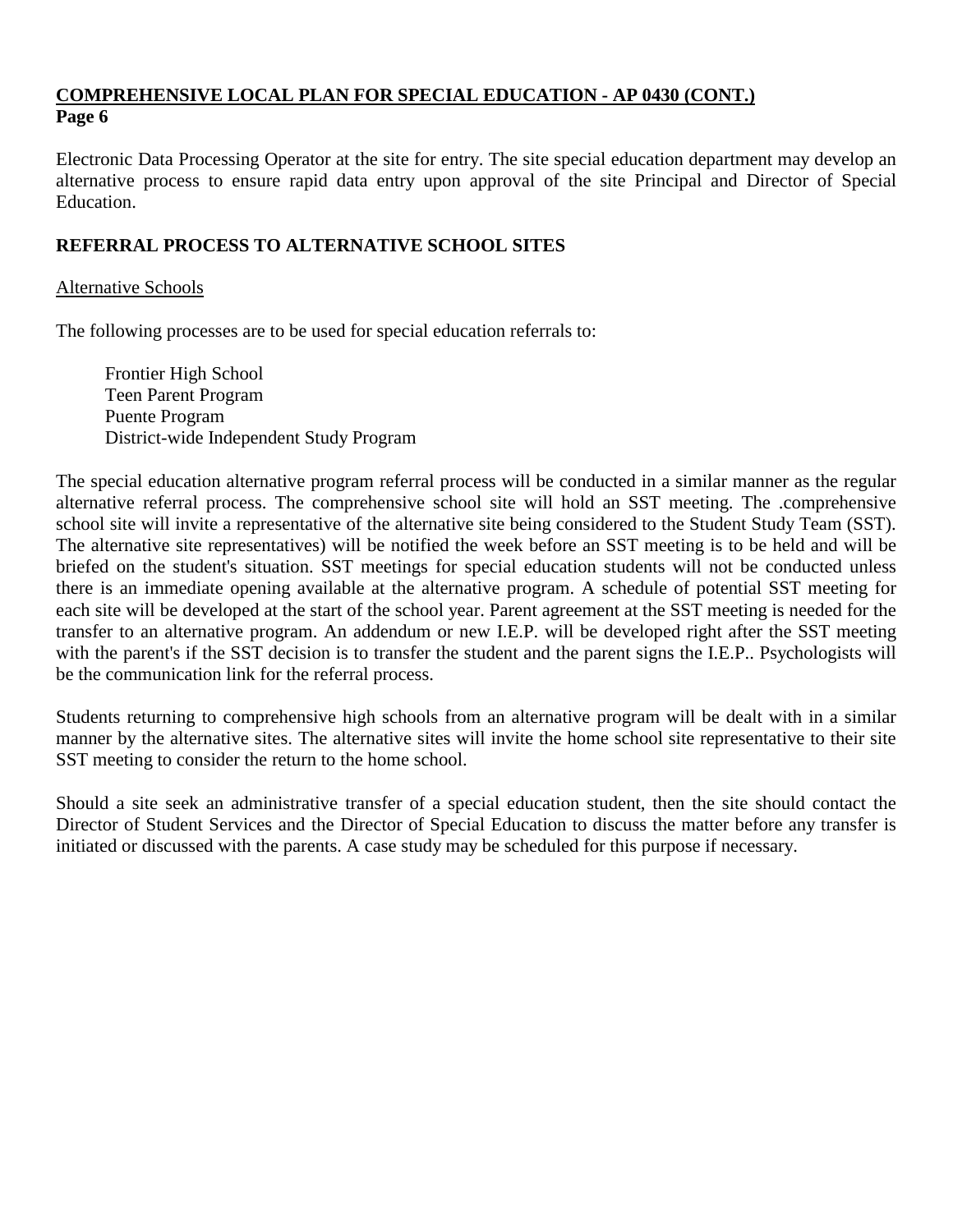## Independent Study Program (Site Based Programs)

Special Education students can be enrolled in Independent Study Programs under certain conditions. These conditions are:

- The student is not appropriately served in the regular Special Education Program.
- The student has the study skills and academic skills to work successfully in an Independent Study Program.
- The Independent Study instructional mode and materials are appropriate for the student.
- There is special education instruction and/or service provided to adequately support the success of the student in Independent Study.
- The I.E.P. Team determines that Independent Study with special education support/service is the appropriate placement.
- The parent gives written consent to the Independent Study placement.

If a special education student is placed in Independent Study, this must be noted on the student's I.E.P. along with whatever special education instruction and/or services are provided. Special education students who need Independent Study will receive both Independent Study and special education program services from the school site staff.

# **INTRADISTRICT REFERRAL**

For parent initiated interdistrict transfer requests, the parent will follow the regular District's procedures for intradistrict transfers. The following is the site initiated intradistrict referral process for special education students. All district I.E.P. procedures and timelines shall be observed.

A site that receives or identifies a special education student first reviews its resources to serve the student. The site of residence is responsible for assessment and document/data collection for the student. If site resources are not available to appropriately serve the student, the site psychologist will contact the Director of Special Education to discuss an appropriate program referral. The Director of Special Education will identify the appropriate district staff to be invited to the I.E.P. meeting and the site(s) with program(s) which might be considered. The site administrator, psychologist, I.E.P. Chair, that may be considered, will receive all pertinent documents prior to an I.E.P. meeting. A data review meeting will be conducted with the psychologist(s), other pertinent evaluators/personnel and the Director of Special Education prior to the I.E.P. to ensure that all necessary data is collected.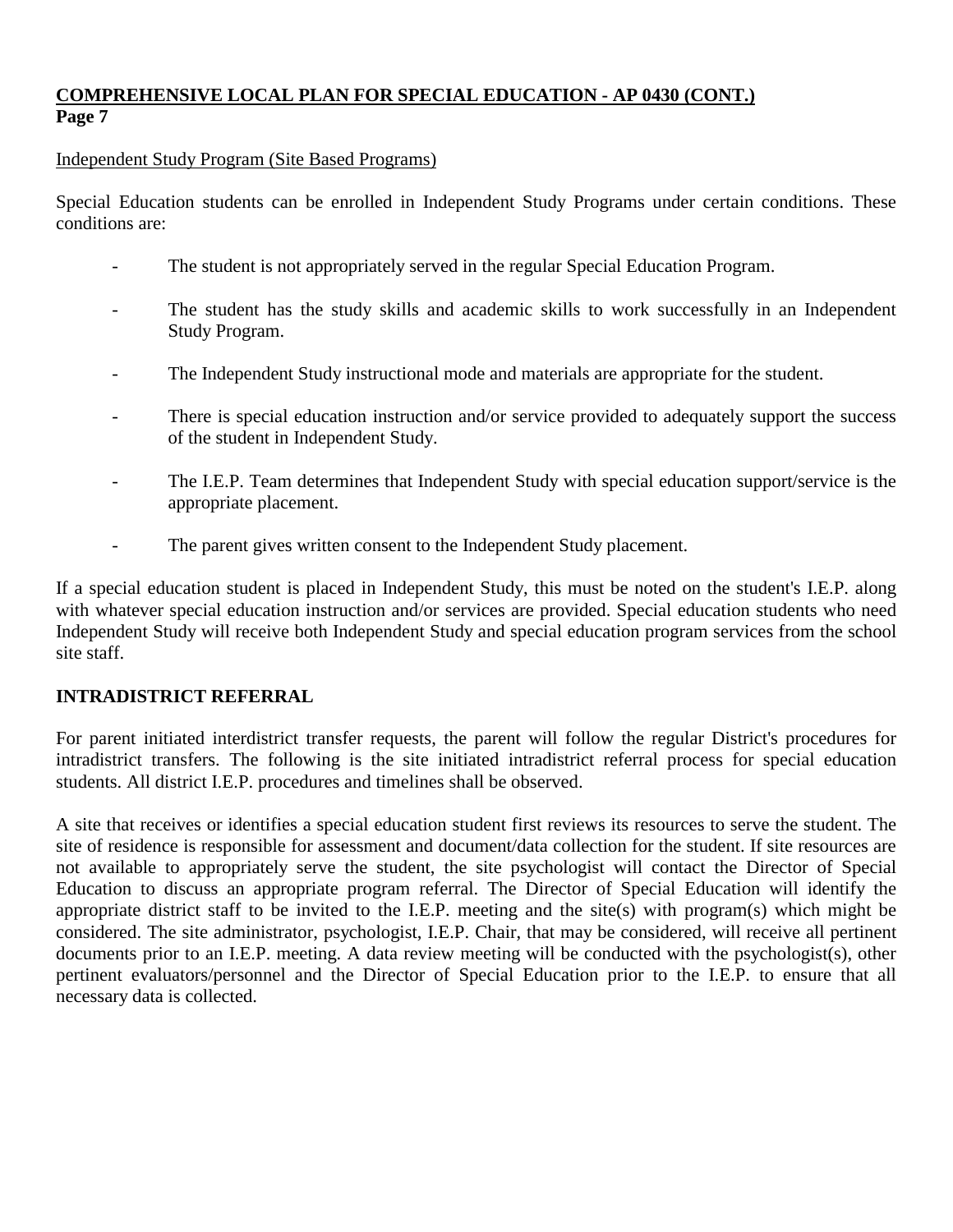The Director of Special Education, site psychologist(s), teacher(s) and administrators) will be invited along with the parents and student by the site of current service or the site of residence if no district site is currently providing service. The Director of Special Education will chair the LE.P. meeting.

Should a program for students with serious emotional disturbance have enrollment at a point of concern, then the Director of Special Education will be notified by the site. '

# **INTERDISTRICT OR AGENCY REFERRALS**

Any referral to another district or agency for a special education student through the I.E.P. process will be approved by the Director of Special Education prior to submission to that district or agency.

## Mental Health Referrals

Referrals to Ventura County Mental Health will be in accordance with Ventura County SELPA procedures and agreements. Referrals for Mental Health services may be made by the site psychologist to Mental Health after approval by the Director of Special Education. The referral to Mental Health must be mentioned in the I.E.P. as "Referral to Ventura County Mental Health for assessment for services under Chapter 26.5" prior to referral. A referral letter stating the purpose of the referral, with the most current psychological report, transcript, immunization record, release of information form, a copy of the I.E.P. and a completed Referral for Mental Health Assessment Form, a signed Consent of Release of Information or Record form is sent to:

Mental Health Children's Services 1400 Vanguard, Box C Oxnard, CA 93033 (805) 385-8673 Attn.: Supervisor Children's Services

Continuation of Mental Health Services

Once a student becomes a Chapter 26.5 Mental Health client, future I.E.P. meetings should have the Mental Health case carrier in attendance. If services continue, a statement will be made on the I.E.P. that "Continuation of Ventura County Mental Health for (briefly state the type of service i.e. outpatient, case management, etc.) per Chapter 26.5."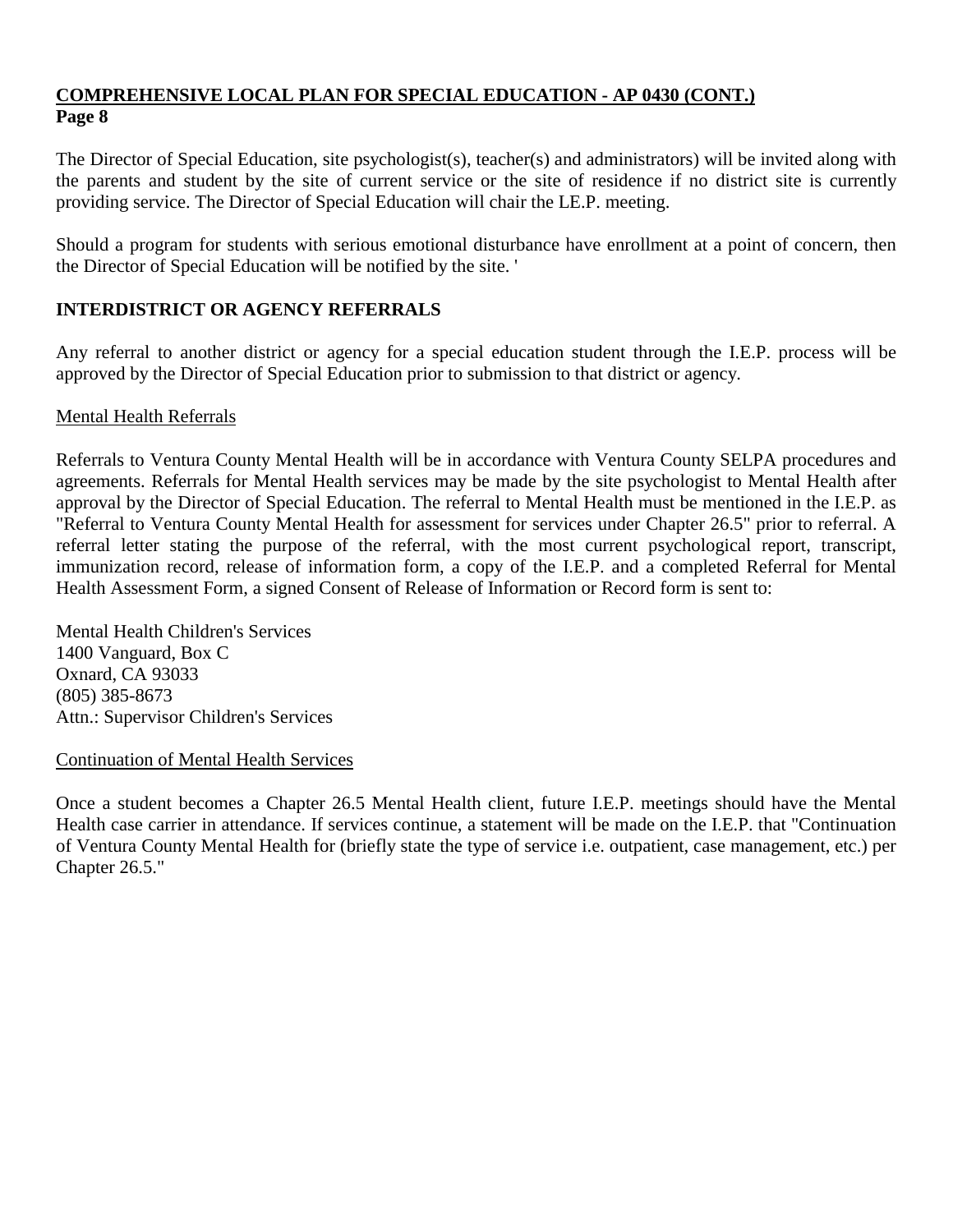# Mental Health Referral Guideline

These criteria and guidelines were developed to assist in the referral process of Special Education pupils for Mental Health services. These guidelines reflect current regulations and procedures developed by the State and through local interagency agreements.

# Mental Health General Eligibility Criteria

- 1. Current Individual Education Plan.
- 2. Pupil currently not benefiting from his/her Special Education Program as a result of a suspected serious mental/emotional disorder.
- 3. Modification of the pupil's program has demonstrated no improvement in functioning.
- 4. Designated Instructional Services (DIS) has not been effective or not available in the district.
- 5. The pupil is at risk of more restrictive placement, i.e. group home, hospitalization, extended home teaching.
- 6. The pupil's problems should not be primarily related to developmental delays, mental retardation, brain injury or substance abuse and thus be more appropriately addressed by other service systems.

# District Responsibilities in a Mental Health Referral:

- 1. The pupil is identified by the teacher as having difficulties in the classroom over at least six months or expected to last for six months. Typically, the school psychologist reviews the case in order to evaluate the pupil's eligibility.
- 2. If eligible for referral, then the school psychologist obtains a signed release of information from the parent/guardian to provide the appropriate school records to Ventura County Mental Health.
- 3. These school records should minimally include: The most recent I.E.P. and psychological report, teacher reports, completed Mental Health Referral Form, etc.
- 4. The completed packet including a referral cover letter and a copy of the signed consent is sent to the Mental Health Clinic that serves the particular school district. Referrals are always for the purpose of a Mental Health assessment rather than a recommendation for a particular program.
- 5. The referral packet and case are assigned to a Mental Health professional who then informs the school about the pupil's assignment.
- 6. Within fifteen (15) days of receiving the packet Mental Health forwards an Assessment Plan to the parent/guardian.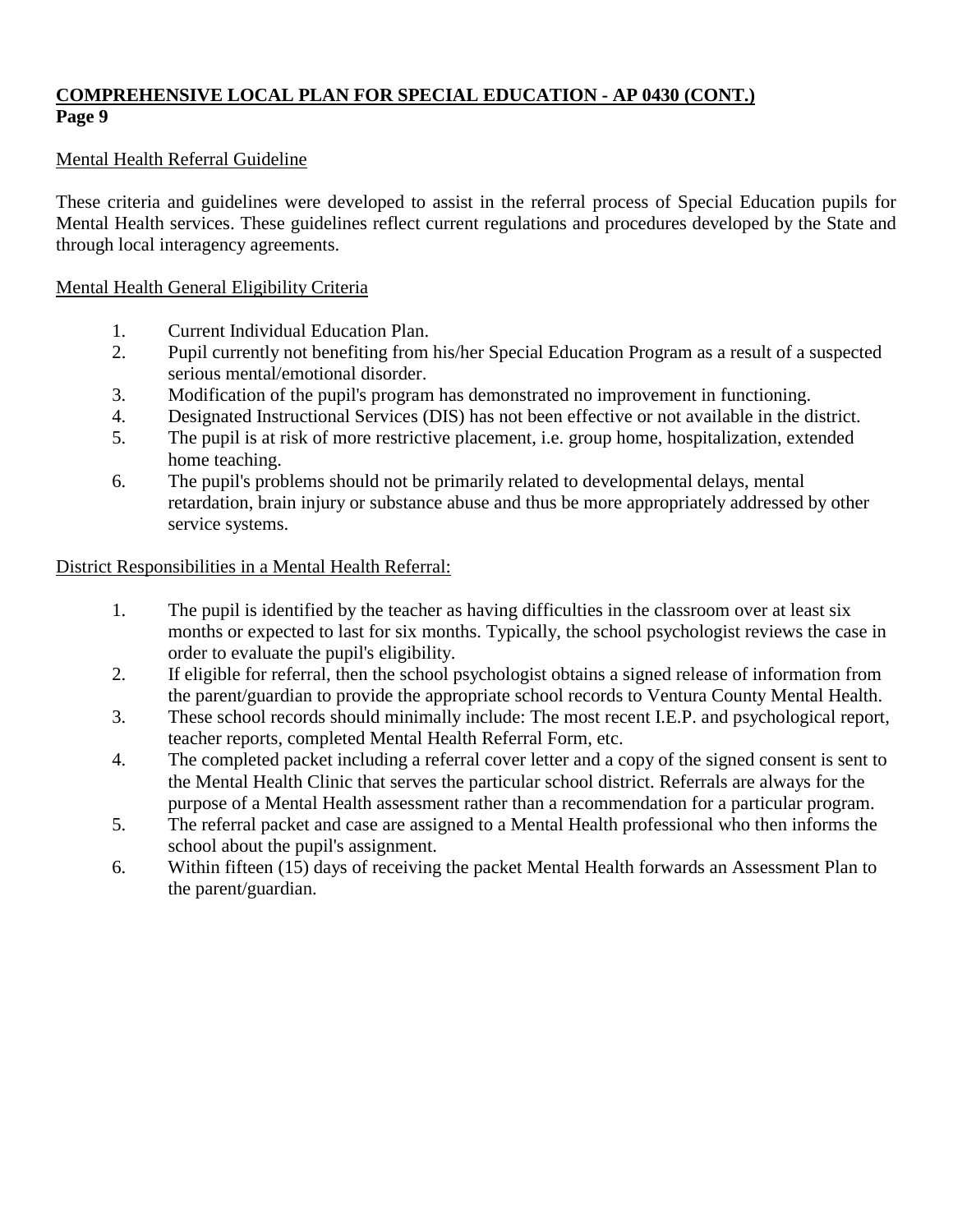- 7. Should the parent refuse permission to assess, then documentation of the refusal is kept by Mental Health and sent to the referring school professional.
- 8. Should the parent give permission for a Mental Health assessment, then the process begins and is completed within fifty (50) days of the date the parents gave their consent to assess.
- 9. Upon completion of the assessment the results are presented to the parents.
	- a. Should the parents approve the assessment results, then their signature is obtained on the Treatment Plan and forwarded to the referring school professional.
	- b. Should the parent/guardian not agree with the results of the assessment or the proposed Treatment Plan, then the Mental Health Professional contacts the school and arranges suggests a possible I.E.P. meeting to discuss the difference of opinion.
	- c. Should the difference between the Mental Health recommendation and the parent not resolve itself, then the parent/guardian is informed of their Due Process Rights.

# California Children's Services (C.C.S.) Referrals

C.C.S. referrals will be conducted in accordance with the Ventura County procedures and agreements.

# Special Education Interdistrict Referral Procedures

The Ventura County Special Education Local Planning Area (SELPA) guarantees access for all pupils to appropriate special education programs no matter where they reside. The following are procedures that will assist in the implementation of that guarantee. The procedures are taken from SELPA Plan.

# Referrals to Other Districts by Oxnard Union High School District

The Director of Special, Education shall be consulted, and be invited to all I.E.P. meetings where an interdistrict referral may be considered. The Director will be consulted prior to the scheduling of such an I.E.P.

a. Pupil Transfers and Interim Placement in Interdistrict Programs

The site psychologist of the school residence will:

(1) Complete the "Interdistrict Referral" form and confirm most recent special education placement, existence of current I.E.P. and type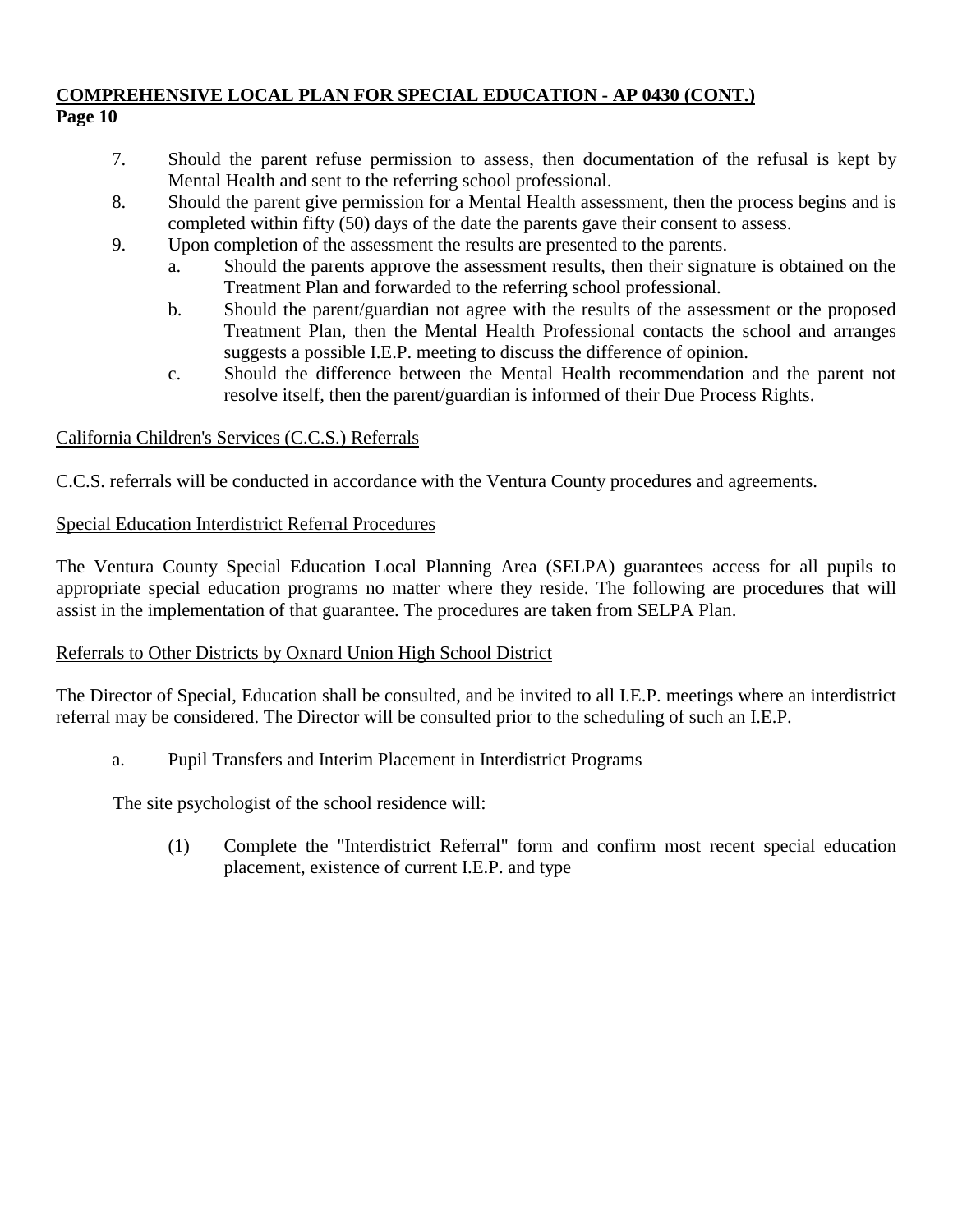of previous program placement. The referring site psychologist will complete the interdistrict referral packet after gaining approval from his/her site administrator and the Director of Special Education.

- (2) Obtain parent signatures on "Release of Information" form, as appropriate.
- (3) Request all appropriate psychological, medical and educational (I.E.P.) records. Send the "Interdistrict Referral" form to the Interdistrict Program Administrator of the district to receive referral. Records should be forwarded to the Interdistrict Program Administrator of the district of referral immediately upon receipt.
- (4) Contact (telephone) the Interdistrict Program Administrator of the district of referral to arrange interim placement. Share all known information at this time. If there are unusual circumstances, be sure to discuss them. After determining the interim placement, an orientation conference may be appropriate prior to the child attending school in order to share information pertaining to behavior, medical or other items.
- (5) Participate in the I.E.P. meeting within 30 days following the interim placement.
	- b. New Referrals for Special Education or Pupils Presently Enrolled in Special Education Being Referred for Possible Placement Change.

The psychologist of the site of residence or the site presently serving the pupil will:

- (1) Initiate the assessment and I.E.P. process.
- (2), Collect any and all previous records and review. Discuss possible interdistrict referral with the site administrator and Director of Special Education and gain their approval before referral.
- (3) Develop assessment plan and complete assessment. "Interdistrict
- Program" staff may be asked to assist in the assessment planning and assessment when necessary and appropriate.
- (4) Fill out an "Interdistrict Referral" form; send it to the Interdistrict Program Administrator; of the district of referral; and contact the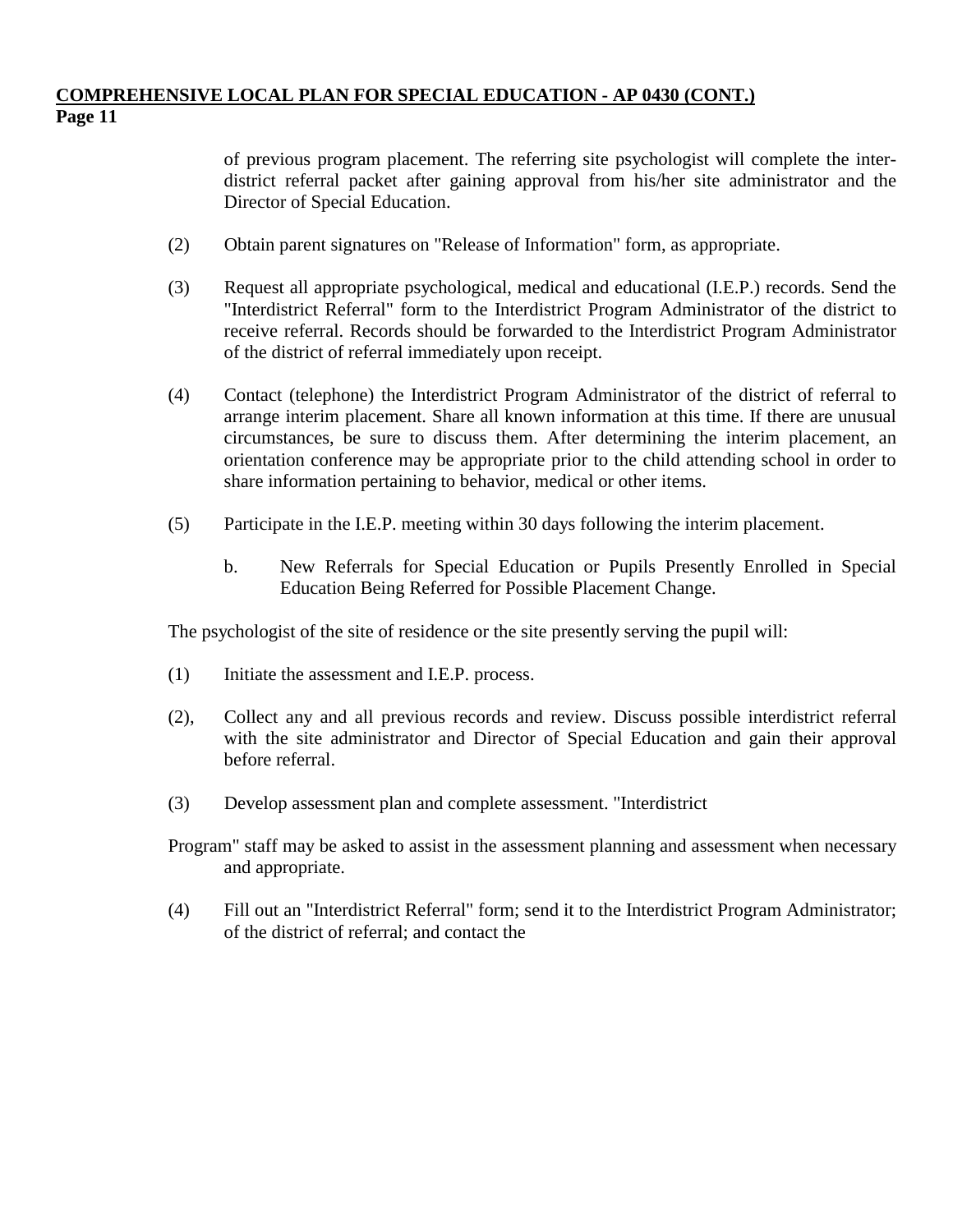Interdistrict Program Administrator by telephone when it seems likely that an Interdistrict Program . referral will occur. At this point, an assessment conference may need to occur so that both districts involved can discuss the preliminary results of assessment; and determine what, if any, additional assessment needs to take place.

- (5) Mutually establish with the other district the preliminary I.E.P. meeting date and place where the assessment conference is held. If an assessment conference is not held, establish the I.E.P. date and place at this time. If during the assessment process it becomes clear that the districts are not going to agree as to the basis for eligibility, the SELPA I.E.P. Advisory Committee is available upon request. A Director or Coordinator of Special Education must contact the SELPA Director to begin this process.
	- c. Other Responsibilities:
- (1) Per the SELPA Plan, initiating districts are responsible for all I.E.P. related arrangements such as the place, time, location of the meeting and notification of all persons involved. Notification must be timely and mutually agreed upon.

# Referrals From Other Districts To Oxnard Union High School District

All referrals to Oxnard Union High School District will be directed to the Director of Special Education who will assign the personnel to the case. The Director of Special Education will be notified immediately of any interdistrict referral to the district for services.

If Oxnard Union High School District services a student from another district, that residence district's administrator and the District's Director for Special Education will both be invited to all I.E.P.s for that student.

# Procedures For Non-Participating Special Education Students

The following procedures are a guide for encouraging students to attend classes. All the following steps should be documented and such documentation should be entered in the student's special education file.

1. Take normal steps to encourage students to return to school such as, home phone calls, absence notices, student meetings, parent meetings, home visits and/or SARB as appropriate.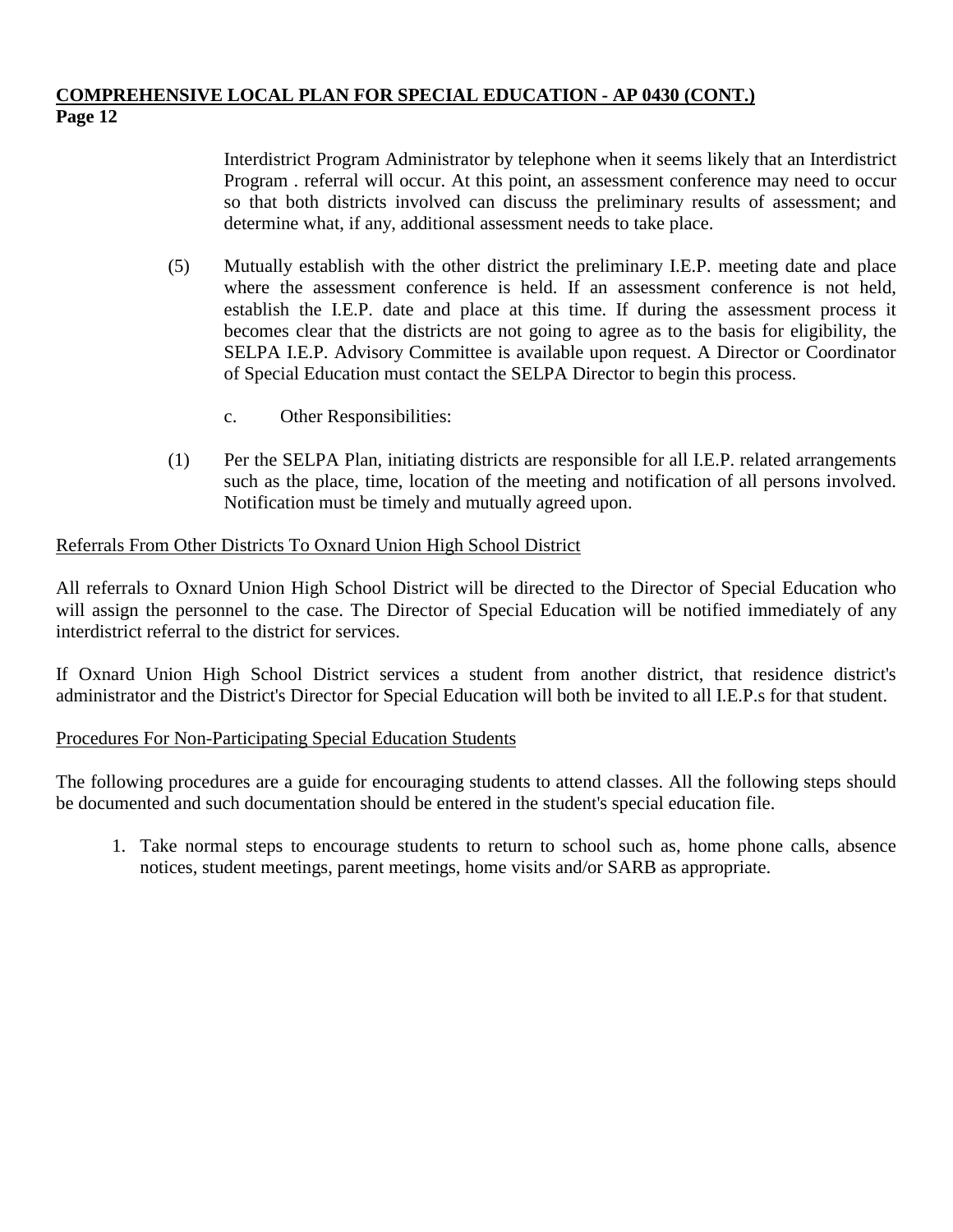2. Schedule an I.E.P. meeting and notify the parents and the student. If the student/parent attends the I.E.P. meeting; review placement, alternative placements, special education withdrawal, attendance contract and/or other alternatives. If there is no response to the I.E.P. meeting then this should be documented and placed in the student file.

## **TRANSPORTATION POLICIES TO MEET THE NEEDS OF SPECIAL EDUCATION PUPILS**

Transportation from home to school and from school to home is provided for low incidence or severely handicapped special education pupils for whom such transportation is needed in order to participate in an appropriate education. Transportation will be determined by the I.E.P. Team and indicated on the I.E.P. when appropriate. Transportation is always provided in the least restrictive way. Regular district transportation services will be considered prior to considering specialized transportation. The I.E.P. Team shall determine which pupils will receive this service based upon the pupil's educational needs. Transportation requests will be initiated by the sites to county transportation with a copy of the request sent immediately to the Director of Special Education. It is the responsibility of the student's case carrier to make sure the transportation is provided as designated by the I.E.P. Team.

# **ADAPTED PHYSICAL EDUCATION (A.P.E.) PROCEDURES**

A referral for Adapted Physical Education (A.P.E.) may be made by any of the following people: Teacher, Doctor, Counselors/Psychologists, Parent/Student, and Nurse.

After a referral for assessment, the nurse will coordinate the following:

- Assesses health concern being presented.
- Clarifies Medical and Educational terms when necessary and to the appropriate people.
- Consults with APE Specialist to assess student eligibility.
- Issues parent request form and medical information form.
- Issues P.E. Modification form to current P.E. teacher.
- Contacts the APE Teacher and/or special education case carrier as appropriate about the referral.

An assessment team consisting of the Adapted Physical Education Specialist/teacher, Nurse, and Physical Education teacher, will document evidence of special education eligibility and how the medical condition adversely affects the student's ability to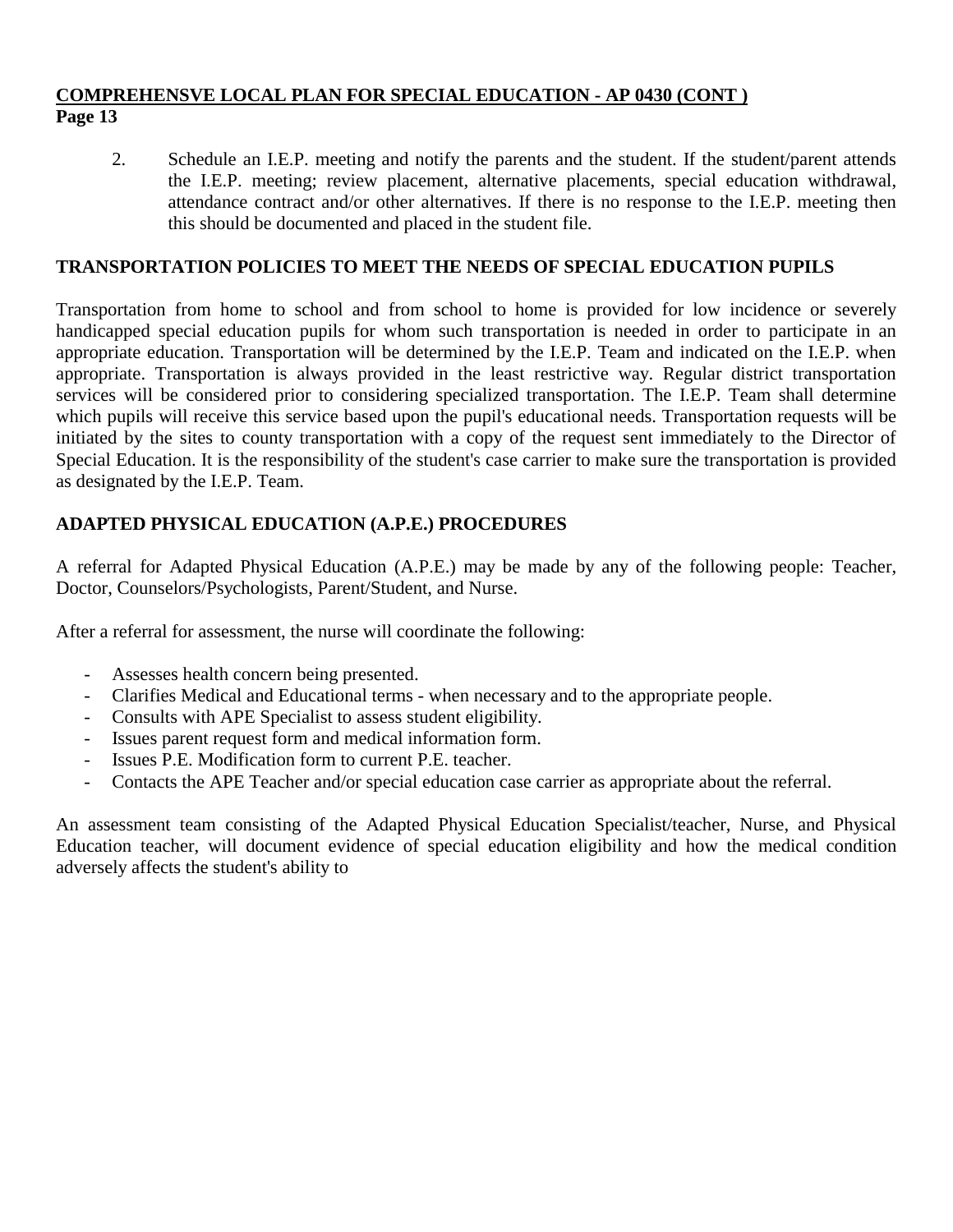benefit from regular or modified physical education. The information will be presented to the I.E.P. Team for their consideration for special education and A.P.E. eligibility and services, if appropriate.

The site A.P.E. teacher will act as the case carrier for those students not already served by special education and will arrange and conduct the I.E.P. meeting with site administrator and the parent. For those students already served by special education their regular special education case carrier will address A.P.E. referrals and include this service when appropriate in the student I.E.P. The case carrier will obtain APE goals from the site A.P.E. teacher.

The meeting schedule will be coordinated by the case carrier. All necessary correspondence will be done by the school site Special Education department. In the event that the parent is not present at the IMP, the original I.E.P. form will be sent to the parent with a request for signature.

The I.E.P. Team will determine special education . and A.P.E. eligibility and the following actions.

If a General or Special Education Student Qualifies, then the case carrier will notify the counselor for program change to A.P.E.

If a General or Special Education Student Does Not Qualify, then the case carrier will notify the counselor that the student remains in regular Physical Education class with or without modification.

The completed I.E.P. forms will be distributed as follows:

Copy distribution:

- − original site SPED file
- − to parent
- − to site Adapted P.E. teacher
- − to Health office file
- − to Adapted P.E. Specialist

The Adapted P.E. Specialist will complete all SPED Data forms including entry and exit forms for students whose special education service is only Adapted P.E. or for A.P.E. addendum.

A student cannot be placed in Adapted P.E. without an Individualized Education Program (I.E.P.).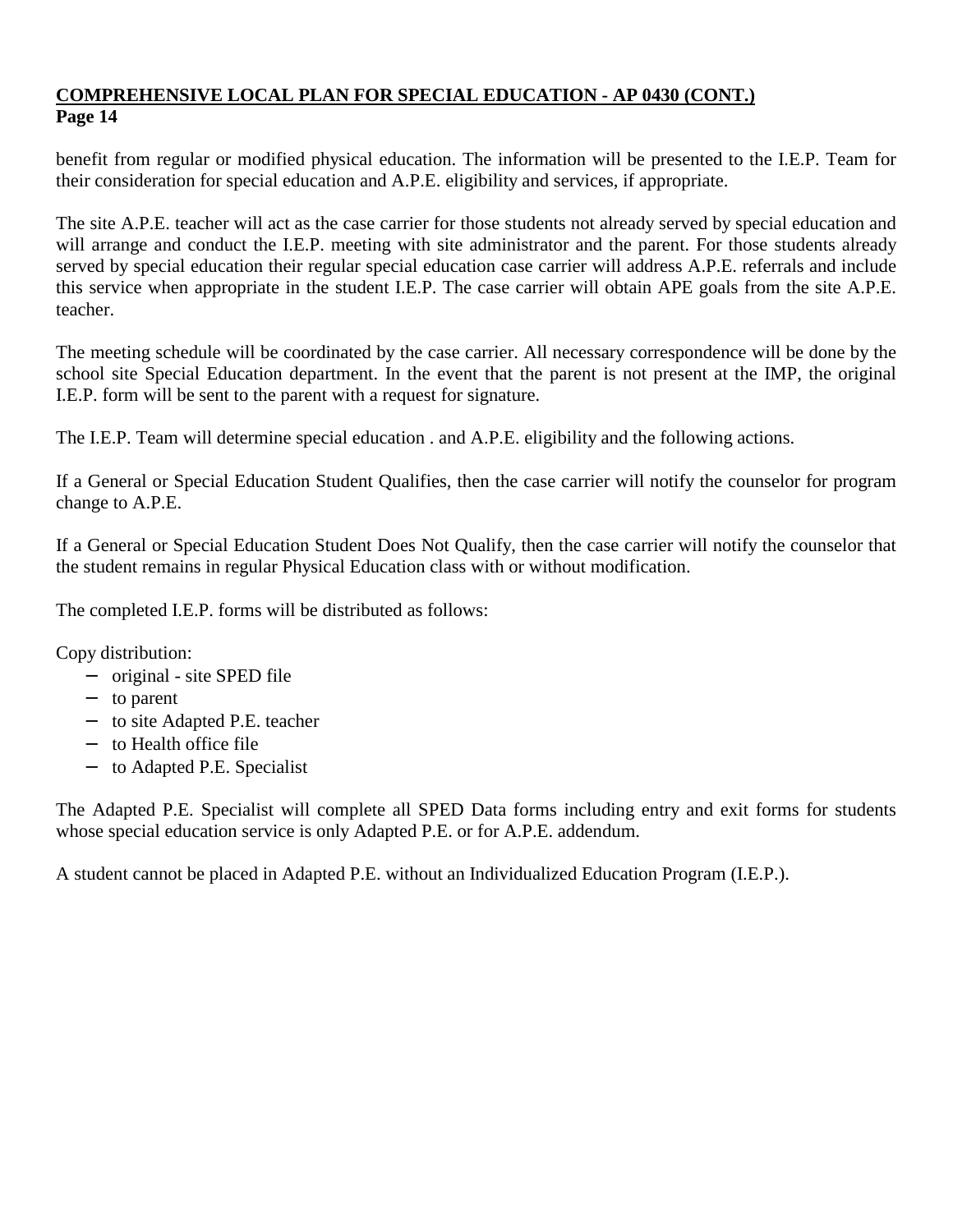# Legal Reference:

EDUCATION CODE.

| 5600        | Education for Individuals With Exceptional Needs                 |
|-------------|------------------------------------------------------------------|
| 65001       | Provision of the Special Education Programs                      |
| 56020-56033 | Definitions                                                      |
| 56140       | Duties of County Office                                          |
| 56170-56172 | <b>School Districts</b>                                          |
| 56190-56194 | <b>Community Advisory Committees</b>                             |
| 56200       | Contents of the Local Plan                                       |
| 56210-56218 | Local Plan Areas With Small or Sparse Populations                |
| 56220       | <b>Written Agreements</b>                                        |
| 56221       | Adoption of Policies For Programs and Services                   |
| 56240-56244 | <b>Staff Development</b>                                         |
| 56300-56381 | Identification and Referral, Assessment, Instructional Planning, |
|             | Implementation, and Review                                       |
| 56440-56449 | Program for Individuals Between the Ages of Three and Five Years |
| 56500-56507 | Procedural Safeguards, Including Due Process Rights              |
| 56600-56606 | Evaluation, audits and information                               |
|             |                                                                  |

# **CODE OF REGULATIONS, TITLE 5**

| 3000-3082 | Regulations Governing Special Education (in General), Especially |
|-----------|------------------------------------------------------------------|
| 3000      | Scope of Regulations                                             |
| 3021-3028 | Identification, Referral, and Assessment                         |
| 3040-3043 | Instructional Planning and Individualized Education Program      |
| 3051-3054 | <b>Implementation (Program Components)</b>                       |
| 3061-3069 | Nonpublic, Nonsectarian School and Agency Services               |
| 3080      | Application of Section 4600-4671                                 |
| 3082      | Due Process Hearing Procedures                                   |
| 4600-4671 | <b>Uniform Complaint Procedures</b>                              |
|           |                                                                  |

#### **UNITED STATES CODE, TITLE 20**

1400 et seq. Individuals With Disabilities Education Act

# **UNITED STATES CODE, TITLE 29**

701 et seq. Rehabilitation Act of 1973

# **CODE OF FEDERAL REGULATIONS, TITLE 34**

| 99.10-99.22 | Inspection, Review and Procedures for Amending Education Records |
|-------------|------------------------------------------------------------------|
| 300.500-    |                                                                  |
| 300.514     | Due Process Procedures for Parents and Children                  |